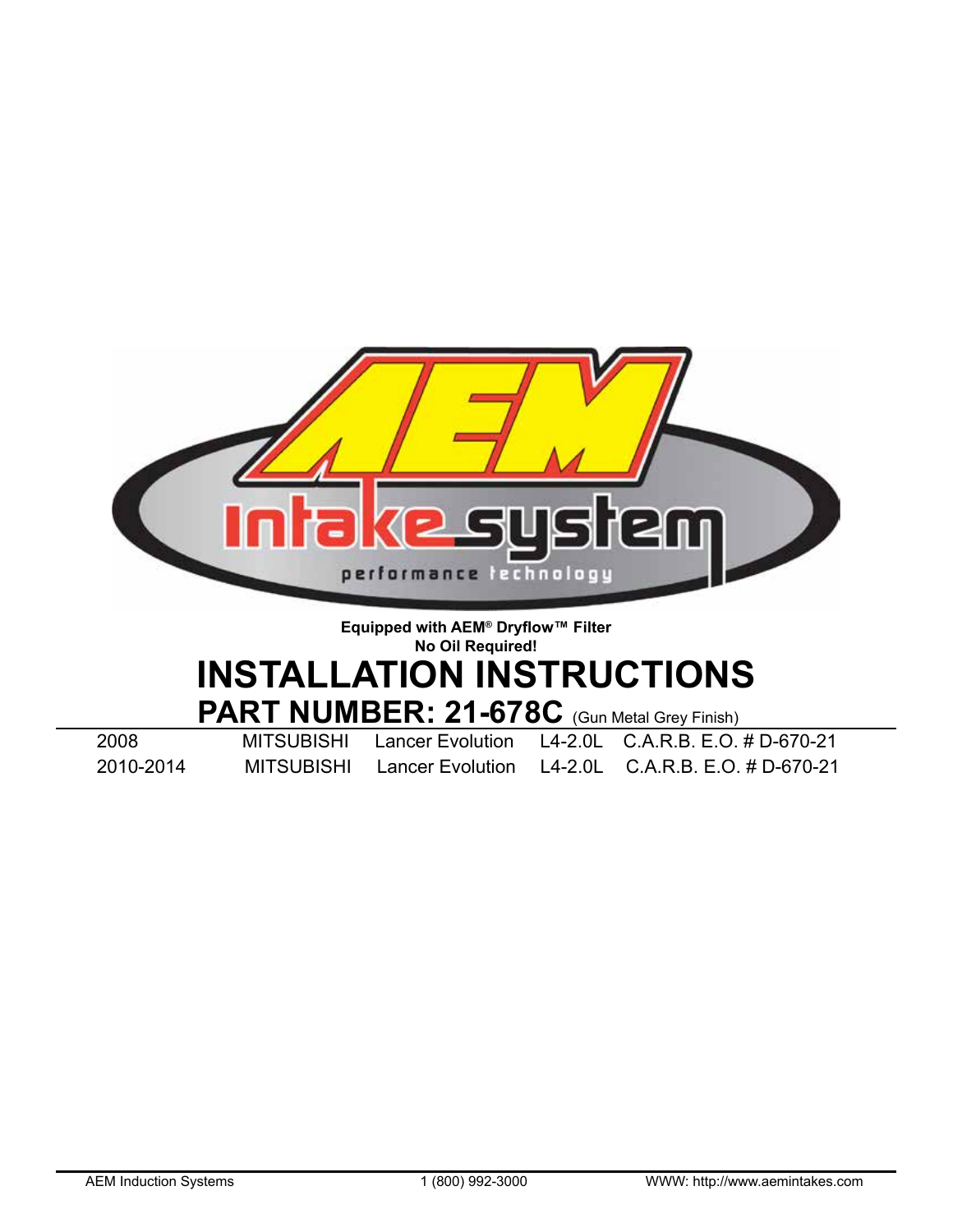# **PARTS LIST**

|              | <b>Description</b>                  | Qty.           | <b>Part Number</b> |
|--------------|-------------------------------------|----------------|--------------------|
| A            | Air Filter Assy. 3.00 X 5" Dry Ele. | 1              | 21-203DK           |
| B            | <b>Inlet Pipe</b>                   | $\mathbf{1}$   | 2-6781C            |
| $\mathsf{C}$ | Air box Lid, Evo X                  | 1              | 20-6781            |
| D            | Hose, Adapter Evo X                 | 1              | 5-6781             |
| E.           | Air box, Evo X                      | $\mathbf{1}$   | 9-6781             |
| F            | Edge Trim, 14"                      | 1              | 8-4014             |
| G            | Hose: 1/4"ID X 16"L                 | 1              | 5-6018             |
| H.           | Mount. Rubber 5/8" X 6mm            | $\mathbf{1}$   | 1228598            |
| L            | Connector, Alum. 5/16"-5/32"        | $\overline{2}$ | 2-926              |
| J            | Connector, Plastic 5/16" Straig.    | 2              | $8 - 148$          |
| K            | Hose; 5/16ID X 2.75"L               | 2              | 5-2275             |
| L            | Hose: 5/32"ID X 4"L                 | 2              | 5-3004             |
| М            | L-key, T20                          | $\mathbf{1}$   | 69801              |
| N            | Bolt. Socket M4-.7 X 8mm            | 2              | 1-2105             |
| O            | Bolt. Button Head M6-1.0 X 10mm     | 5              | $1 - 112$          |
| P            | Washer, #12 Nylon 6/6               | 5              | 1-3001             |
| Q            | Washer, 6mm Soft Mount              | 2              | 08160              |
| R.           | Nut, M6 Hex Serrated                | $\overline{2}$ | 444.460.04         |
| S            | 1/2" Bnd. Hose Clamp, 2.31-3.25"    | $\mathbf{1}$   | 9444               |
| T.           | 1/2" Bndhose Clamp, 2.56"-3.50"     | 1              | 9448               |
| U            | 1/2" Bnd. Hose Clamp, 2.90"-3.75"   | $\mathbf{1}$   | 9452               |
| V            | Hose Clamp, 5/8"                    | 2              | 4093-3             |

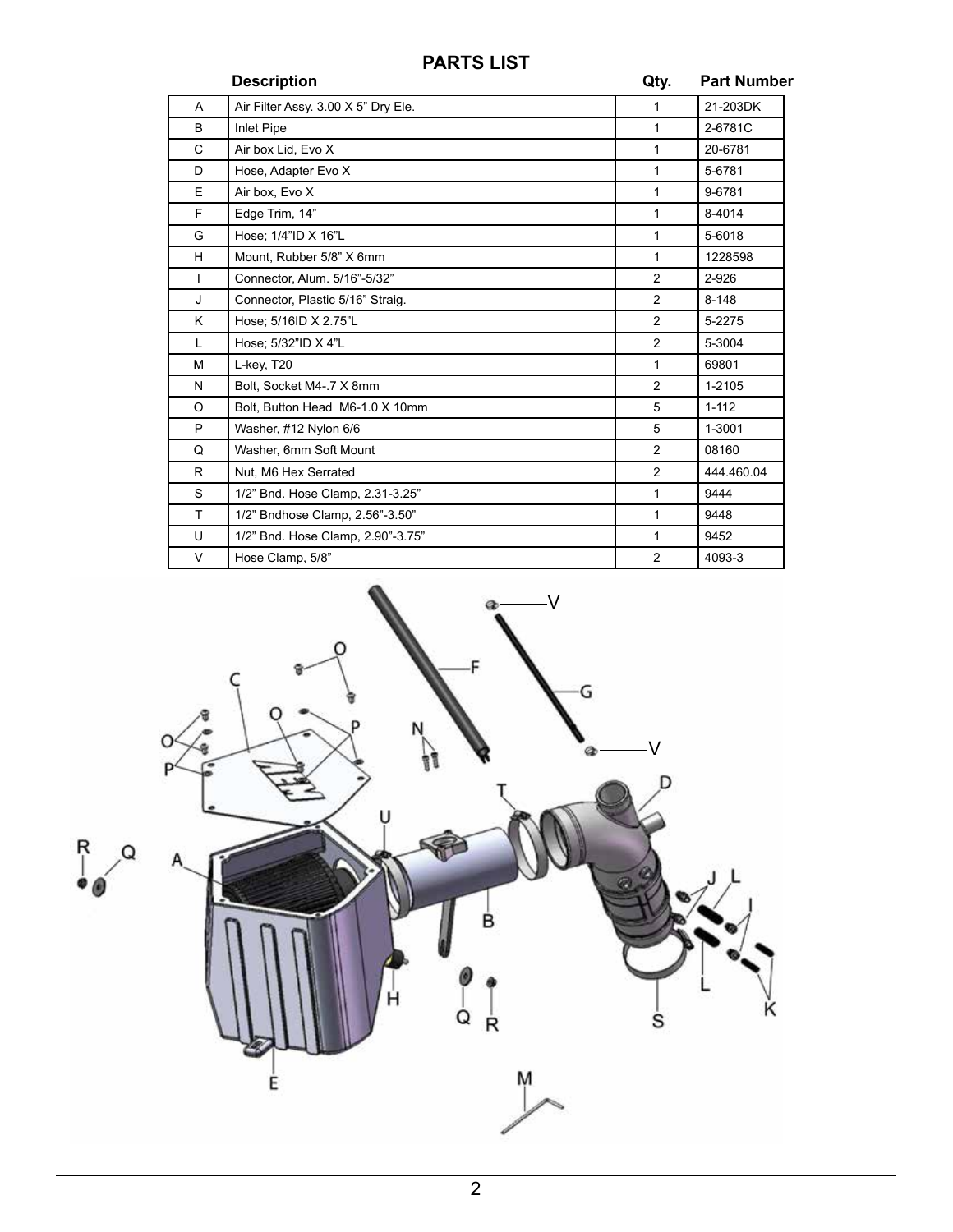**Read and understand these instructions BEFORE attempting to install this product. Failure to follow installation instructions and not using the provided hardware may damage the intake tube, throttle body and engine.**

## **1. Preparing Vehicle**

- a. Make sure vehicle is parked on level surface.
- b.Set parking brake.
- c. If engine has run in the past two hours, let it cool down.
- d. Disconnect negative battery terminal.
- e. Do not discard stock components after removal of the factory system.

## **2. Removal of stock system**





c. Using a small screwdriver remove the two tree mount zip ties from the air box housing tabs.



a. Stock air box system installed. b. Disconnect the mass air flow (MAF) sensor harness connector from the MAF sensor.



d. Remove the bolt securing the OE air box to the vehicle.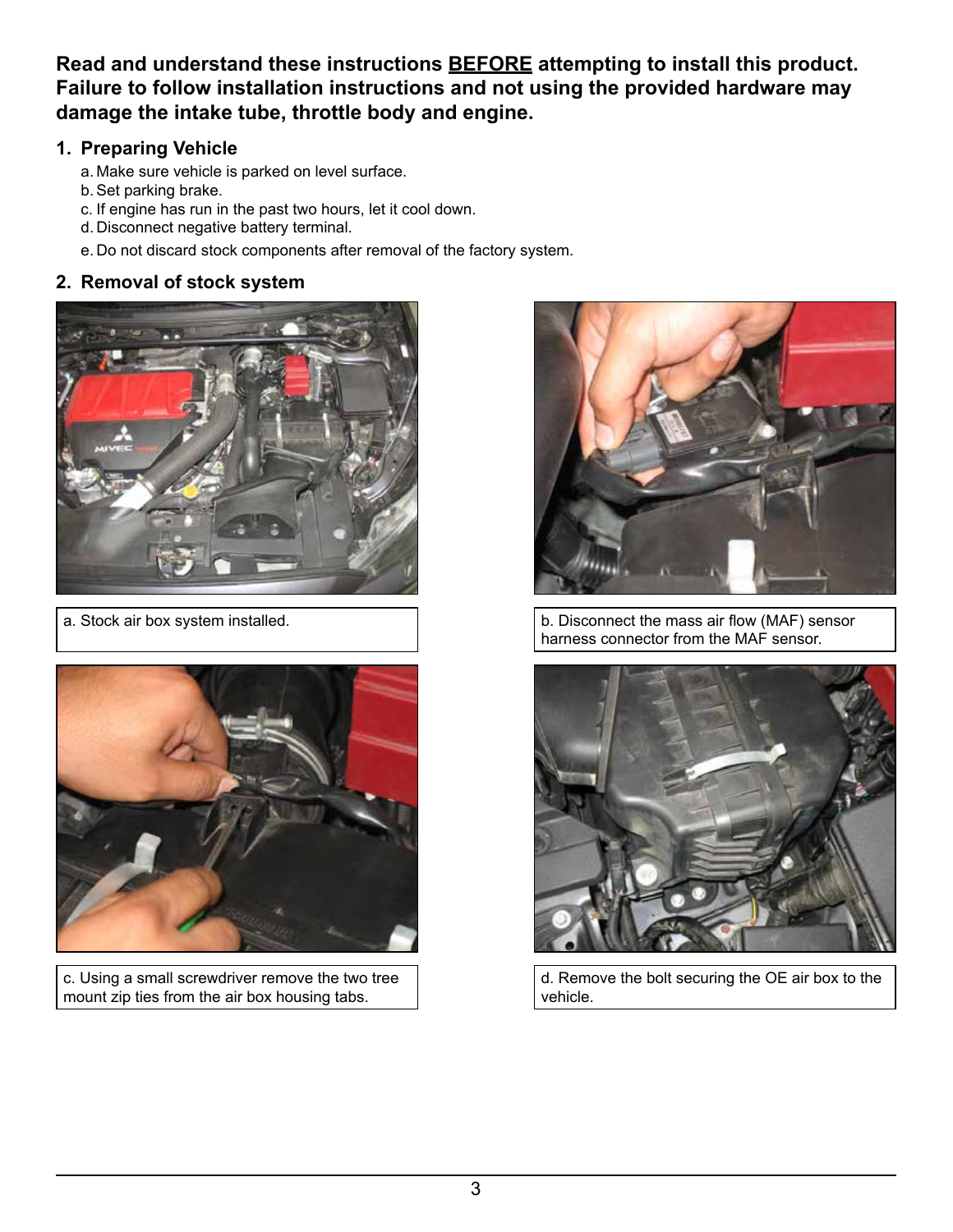

e. Loosen the hose clamp securing the rubber inlet tube to the stock air box assembly.



g. Remove the two plastic rivets securing the air inlet duct.



i. Disconnect the air bypass valve hose from the air bypass valve.



f. Remove the air bypass valve hose from the OE inlet by pulling it toward the passenger side of the vehicle.



h. Disconnect the OE inlet tube from the air box, then remove the air box from the engine bay by pulling straight up.



j. Use pliers to compress the hose clamp securing the vacuum line to the air bypass valve and slide it away from the air bypass valve.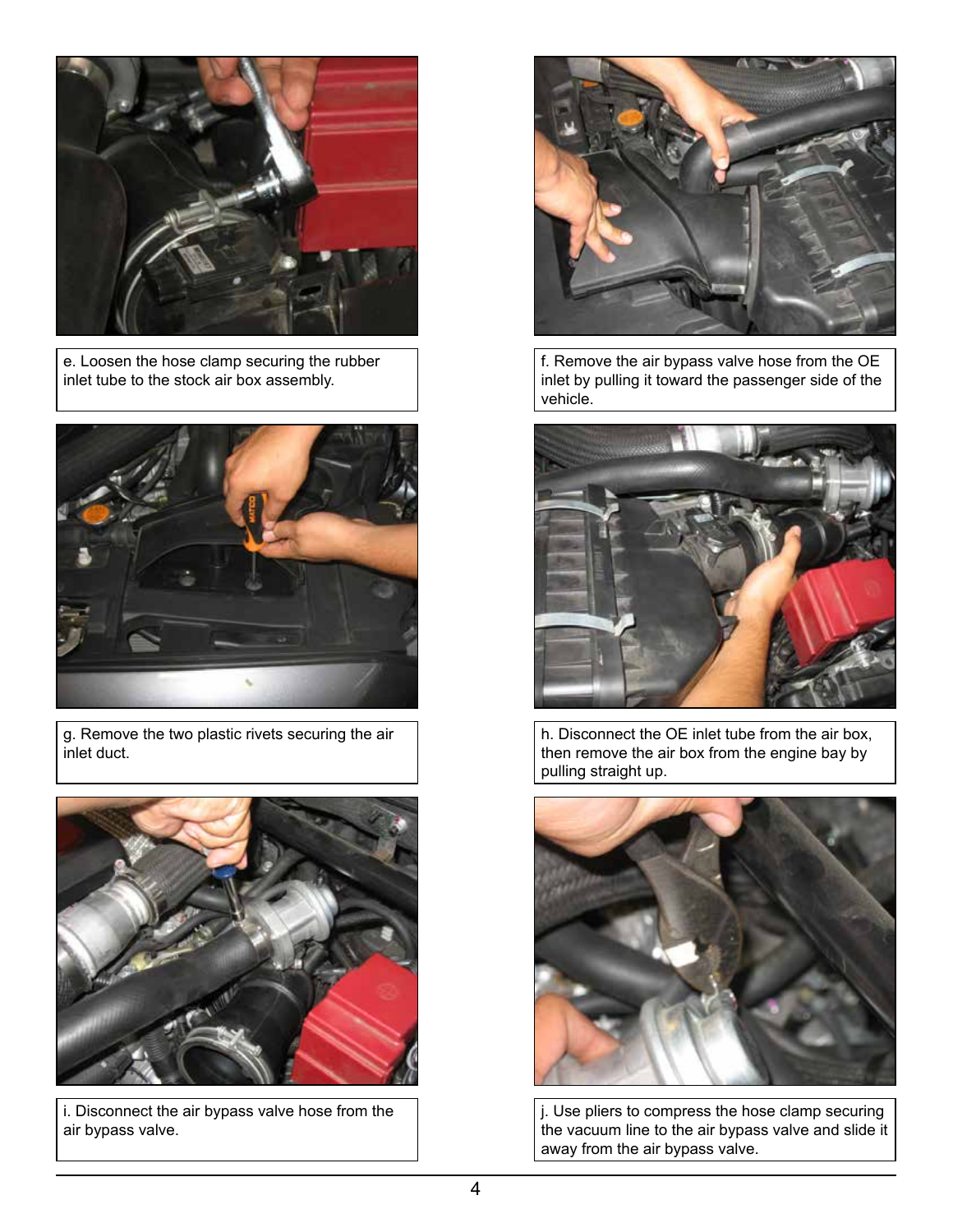![](_page_4_Picture_0.jpeg)

k. Disconnect the vacuum line from the air bypass valve.

![](_page_4_Picture_2.jpeg)

m. Disconnect the two vacuum lines that connect to the wastegate solenoid, they connect to the inlet tube.

![](_page_4_Picture_4.jpeg)

o. Remove the vacuum line from the vehicle that was connected to the air bypass valve.

![](_page_4_Picture_6.jpeg)

l. Disconnect the PCV hose from the OEM inlet tube.

![](_page_4_Picture_8.jpeg)

n. Loosen the hose clamp securing the inlet tube to the turbo inlet. Remove the inlet tube.

![](_page_4_Picture_10.jpeg)

p. Remove the air bypass valve from the inlet hose by loosening the hose clamp on the inlet tube.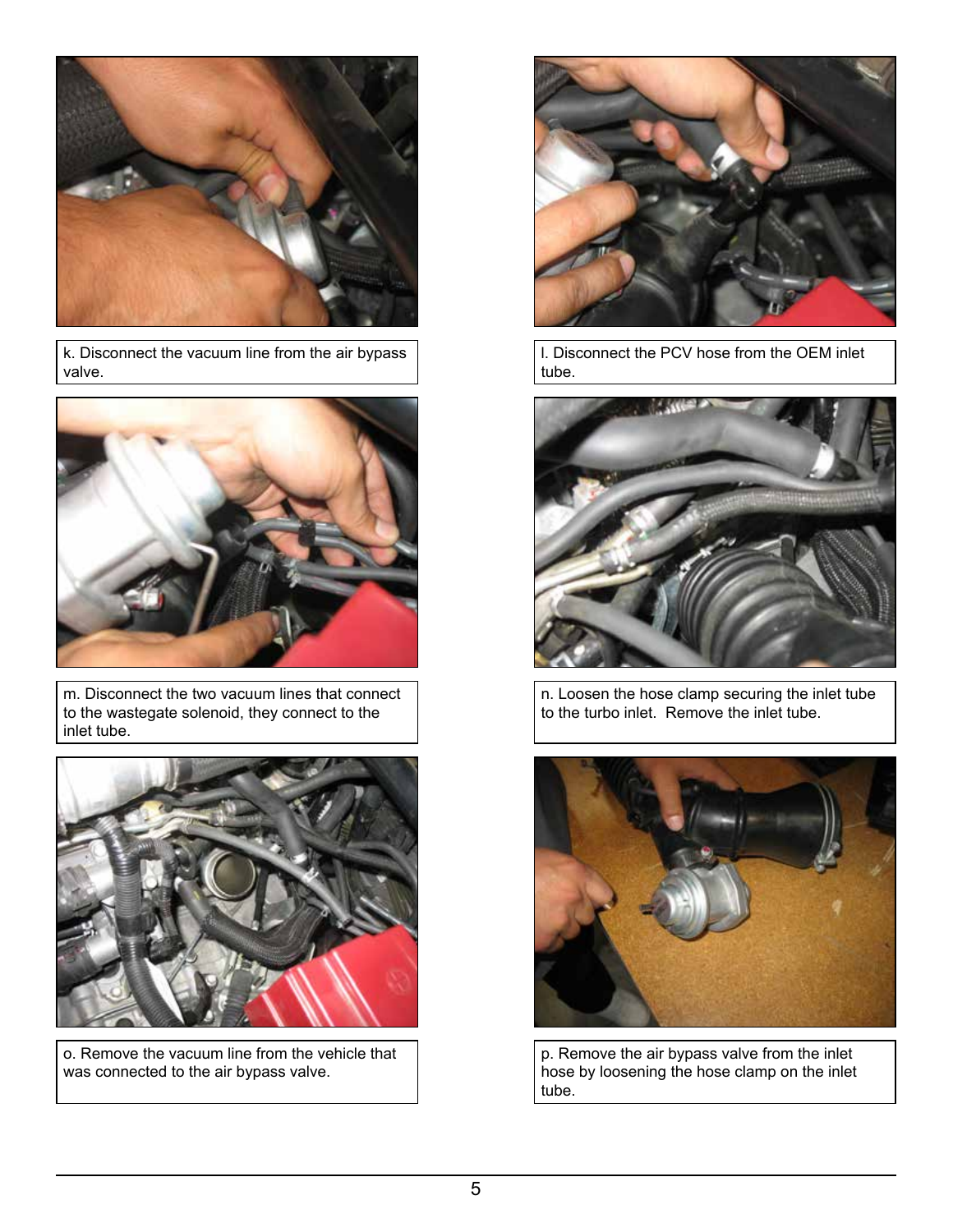![](_page_5_Picture_0.jpeg)

q. Remove the hose clamp from the inlet tube.  $\vert$   $\vert$   $\vert$   $\vert$  r. Remove the MAF sensor from the air box

![](_page_5_Picture_2.jpeg)

s. Unclip the two clips holding the air box housing together.

![](_page_5_Picture_4.jpeg)

u. Remove the two grommets on the bottom of the air box housing. They will be reused in a later step during the AEM® intake system installation.

![](_page_5_Picture_6.jpeg)

housing using the supplied tamper proof torx tool.

![](_page_5_Picture_8.jpeg)

t. Separate the air box housing, then remove the inlet duct from the air box by squeezing the top two tabs and pushing out.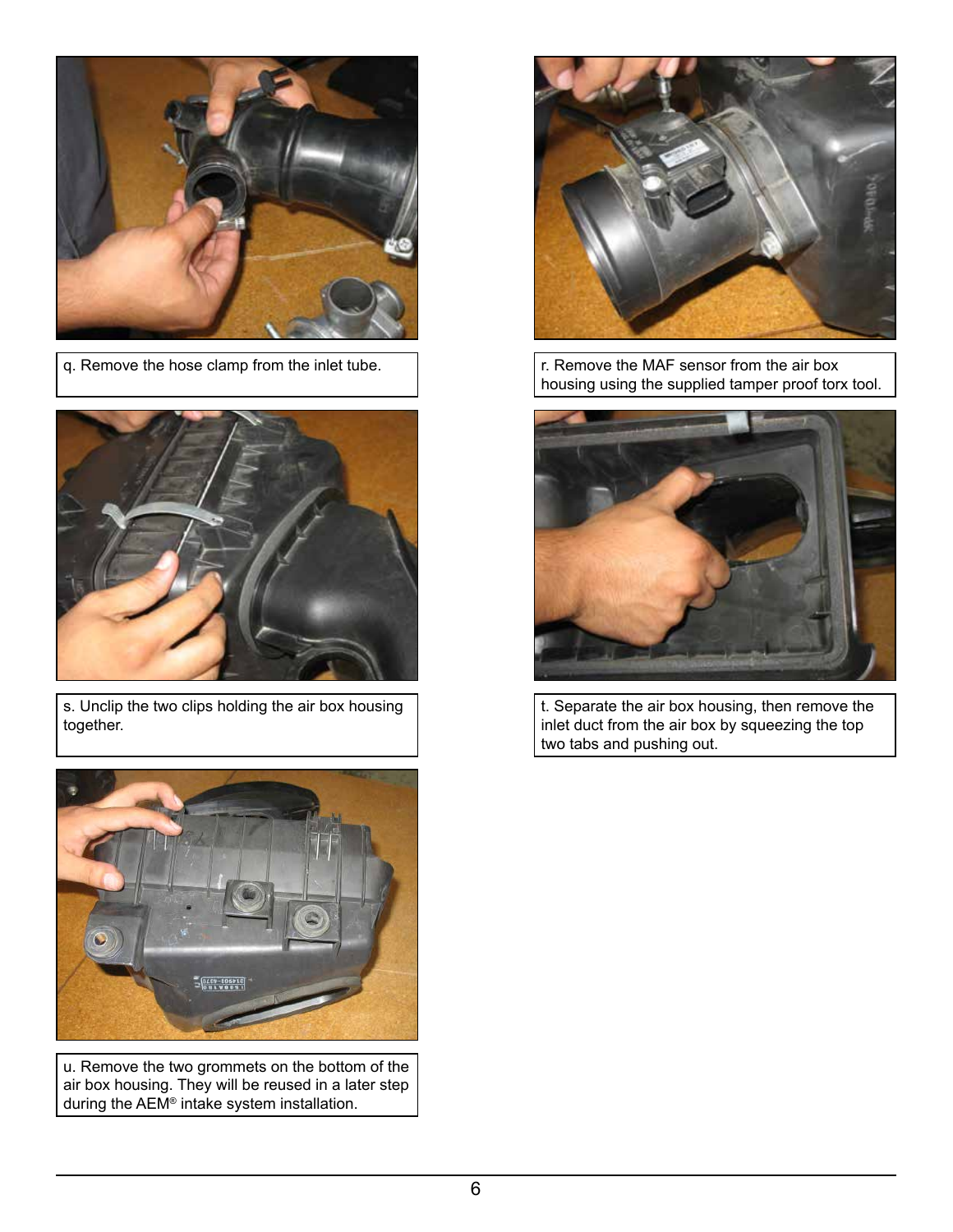#### **3. Installation of AEM® intake system.**

a. When installing the intake system, do not completely tighten the hose clamps or mounting hardware until instructed to do so.

![](_page_6_Picture_2.jpeg)

b. Install the supplied rubber mount onto the air box and secure it with a washer and lock nut. **NOTE: The rubber mount section should sit on the outside of the air box.**

![](_page_6_Picture_4.jpeg)

d. Install the two OE rubber grommets onto the bottom of the AEM® air box. The grommets were removed from the stock air box in step 2u.

![](_page_6_Picture_6.jpeg)

f. Align the air box tab with the mount the OE air box mounted to. Secure the air box to the mounting tab with the bolt removed in step 2d. Do not over torque the bolt, 15 ft-lbs.

![](_page_6_Picture_8.jpeg)

c. The inlet duct should snap into place in the oval opening of the air box. Also, install the edge trim around the inlet hole on the rear side of the air box.

![](_page_6_Picture_10.jpeg)

e. Place the AEM® air box in the engine bay, aligning the two rubber grommets of the air box with the two dowels protruding from the mounting location. Install bypass hose back into the clip.

![](_page_6_Picture_12.jpeg)

g. Secure the inlet duct using the plastic rivets removed in step 2g.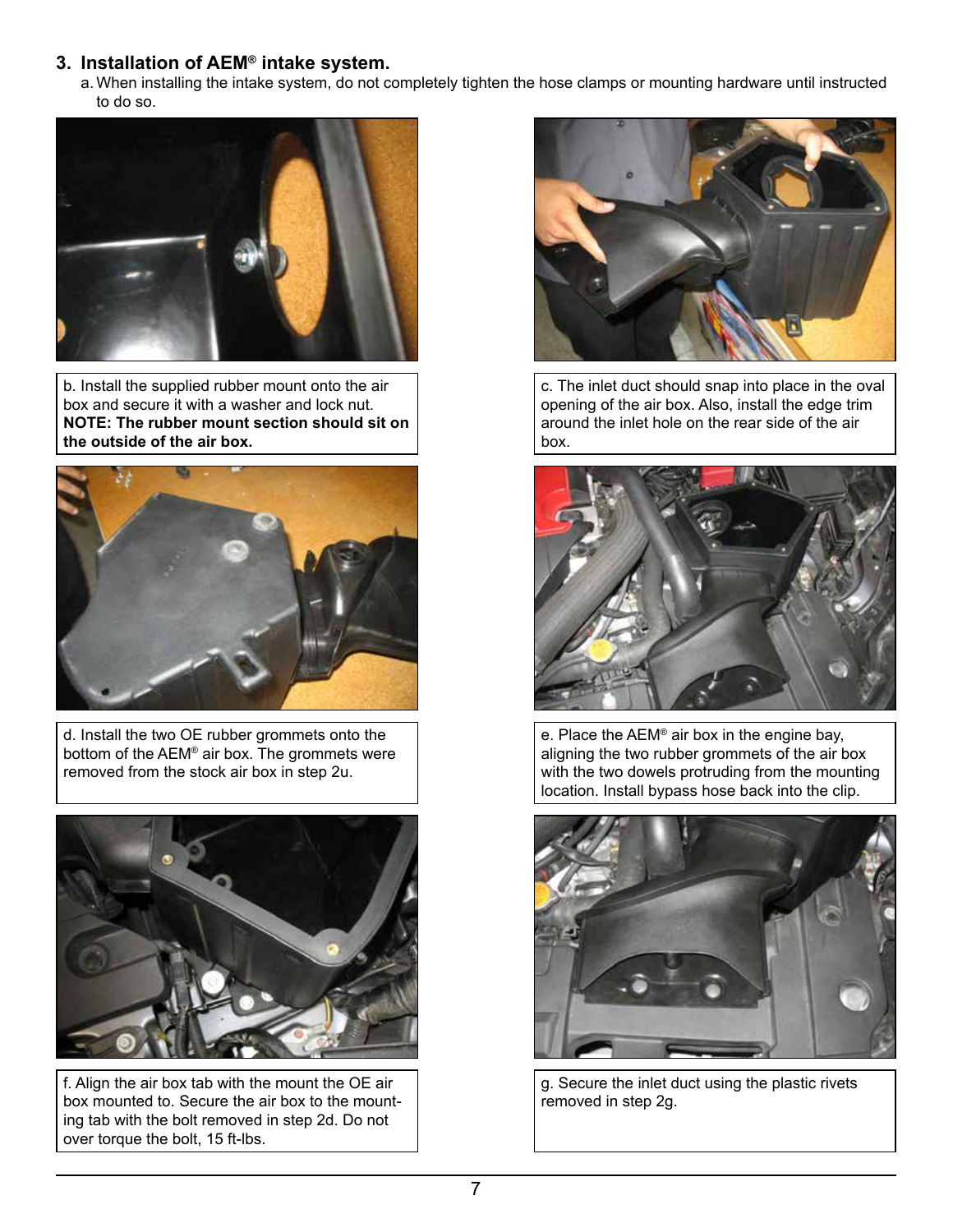![](_page_7_Picture_0.jpeg)

h. Insert the two white connectors into the rubber inlet hose. **NOTE: Using glass cleaner to lubricate the** 

**parts will help with installation.**

![](_page_7_Picture_3.jpeg)

j. Insert the two aluminum connectors into each of the 5/16" hoses. Connect the 5/16" hose to the white connectors attached to the rubber inlet as shown.

![](_page_7_Picture_5.jpeg)

l. Install the rubber inlet into the vehicle, positioning the air bypass valve toward the top of the engine. Loosely secure the inlet to the turbo inlet with a hose clamp (9444).

![](_page_7_Picture_7.jpeg)

i. Install the air bypass valve into the rubber inlet hose and secure with the OE hose clamp.

![](_page_7_Picture_9.jpeg)

k. Install the MAF sensor to the intake pipe and secure with the supplied socket bolts.

![](_page_7_Picture_11.jpeg)

m. Install the PCV hose into the rubber inlet hose.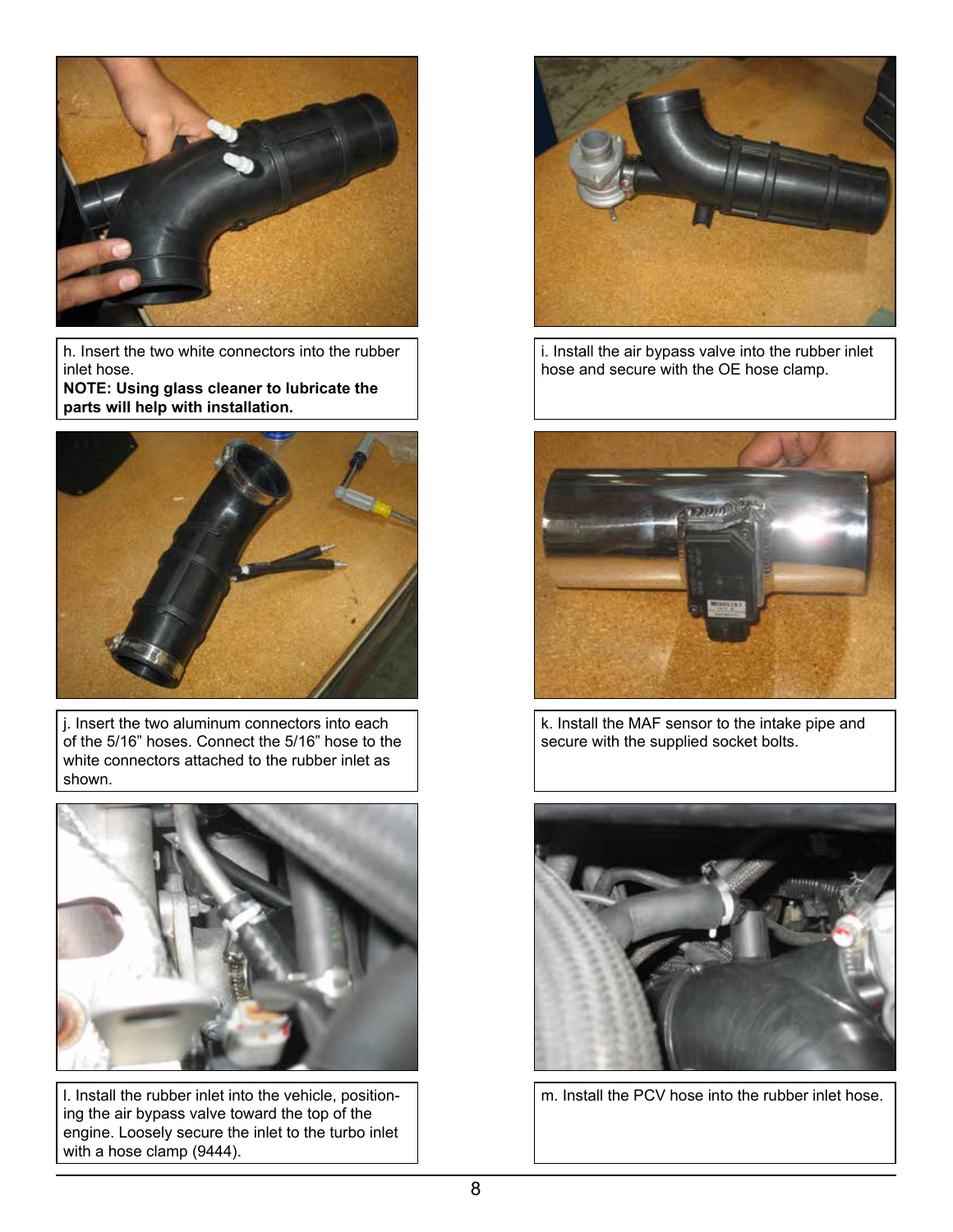![](_page_8_Picture_0.jpeg)

n. Connect the two 5/32" hoses onto the two nipples of the wastegate actuator exposed in step 2m. Then connect the two aluminum connectors attached to the 5/16" hoses to the 5/32" hoses.

![](_page_8_Picture_2.jpeg)

p. Reconnect the bypass hose to the bypass valve and secure it using the OE hose clamp.

![](_page_8_Picture_4.jpeg)

r. Align the holes of the aluminum air box lid with the threaded holes of the air box. Install 5 button head screws and plastic washers to secure the lid to the air box.

![](_page_8_Picture_6.jpeg)

o. Install the aluminum intake pipe into the rubber inlet hose. Align the intake pipe's bracket to the rubber mount, then secure the intake pipe to the rubber inlet hose with hose clamp (9448).

![](_page_8_Picture_8.jpeg)

q. Install the AEM® air filter onto the end of the intake pipe and secure it with hose clamp (9452). Reconnect the MAF sensor harness connector to the MAF sensor.

![](_page_8_Picture_10.jpeg)

s. Using the 1/4" hose and the hose clamps (4093-3), secure the hose to the bypass valve nipple and the vacuum tube (exposed in step 2o).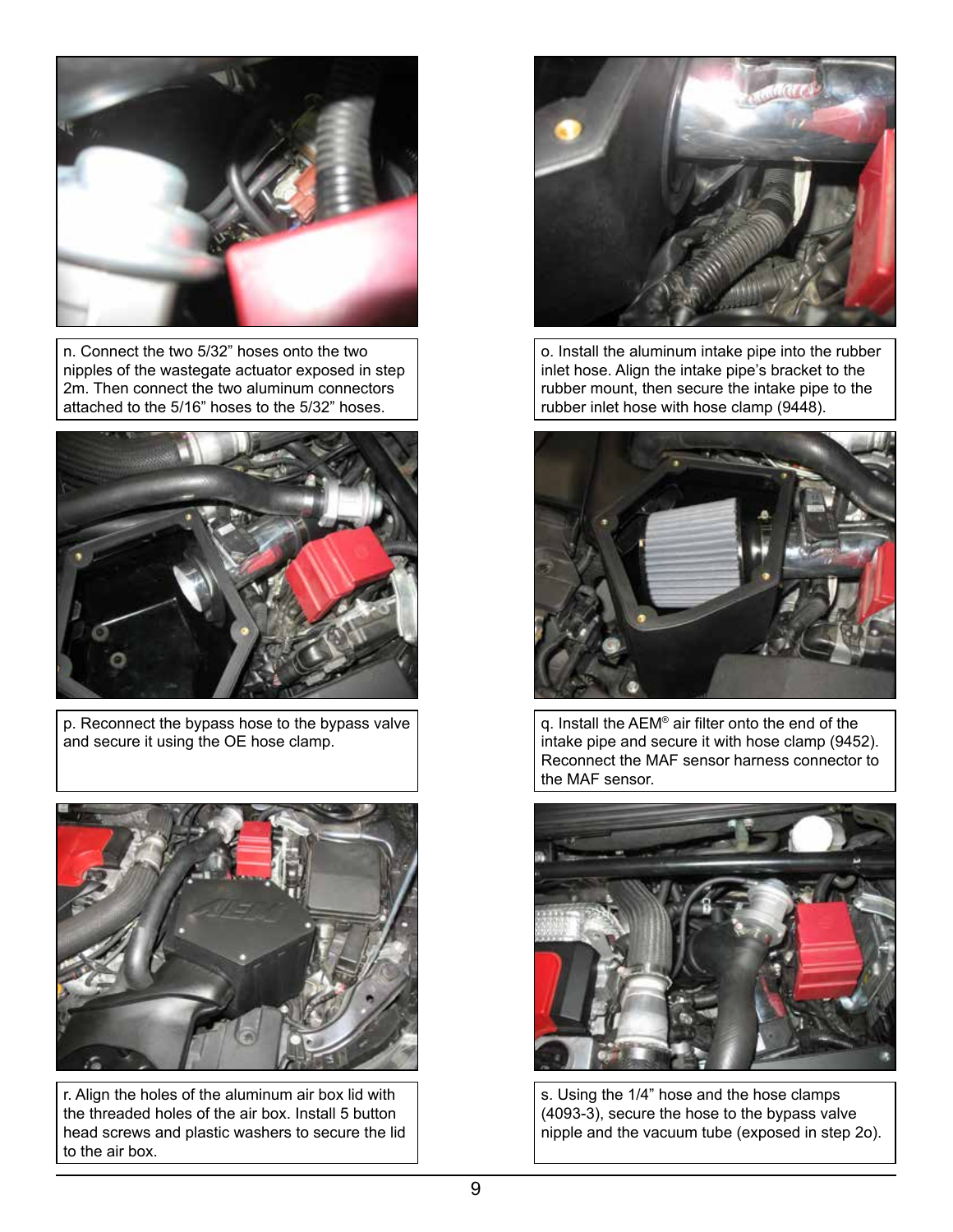![](_page_9_Picture_0.jpeg)

Factory air box system installed and all the AEM® intake system installed

![](_page_9_Picture_2.jpeg)

#### **4. Reassemble Vehicle**

- a. Position the inlet pipes for the best fitment. Be sure that the pipes or any other components do not contact any part of the vehicle. Tighten any rubber mounts, all bolts, and hose clamps.
- b. Check for proper hood clearance. Re-adjust pipes if necessary and re-tighten them.
- c. Inspect the engine bay for any loose tools and check that all fasteners that were moved or removed are properly tightened.
- d. Reconnect negative battery terminal and start engine. Let the vehicle idle for 3 minutes. Perform a final inspection before driving the vehicle.

### **5. CARB Sticker Placement**

a. The C.A.R.B. exemption sticker, (attached), must be visible under the hood so that an emissions inspector can see it when the vehicle is required to be tested for emissions. California requires testing every two years, other state may vary.

#### **6. Service and Maintenance**

- a. AEM Induction Systems requires cleaning the intake system's air filter element every 100,000 miles. When used in dusty or off-road environments, our filters will require cleaning more often. We recommend that you visually inspect your filter once every 25,000 miles to determine if the screen is still visible. When the screen is no longer visible some place on the filter element, it is time to clean it. To clean, purchase our Synthetic air filter cleaner, part number 99-0624 and follow the easy instructions.
- b. Use window cleaner to clean your powder coated AEM® intake tube. **NOTE: DO NOT USE aluminum polish on powder coated AEM® intake tubes.**

For technical inquiries e-mail us at sales@aemintakes.com or call us at 800.992.3000